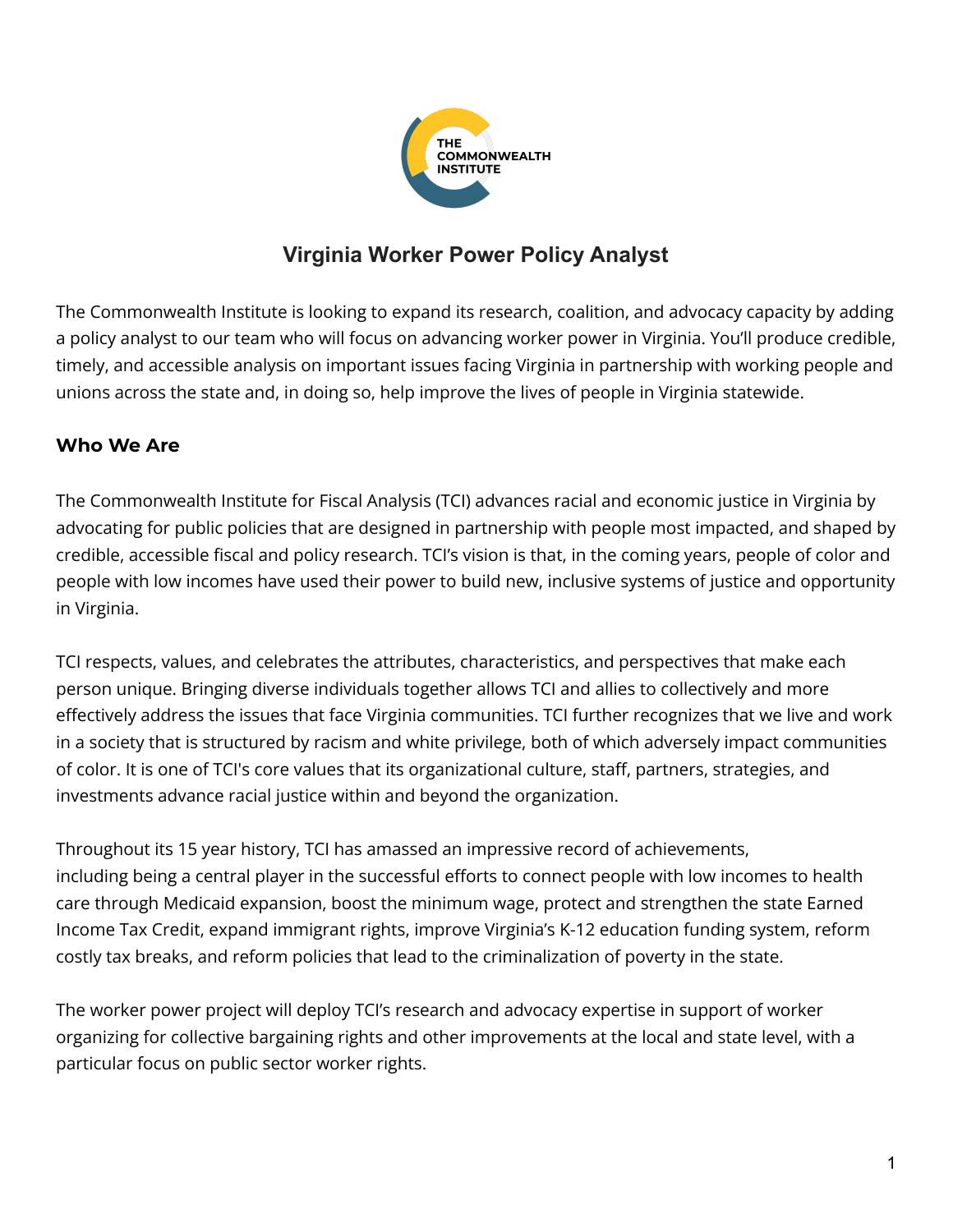# **What you'll do:**

- Lead TCI's worker power research, advocacy, and coalition work.
- Make real progress on challenging policy issues by conducting research and analysis, identifying solid policy recommendations, and equipping diverse stakeholders to understand and use these recommendations in their work.
- Deepen TCI's new and existing relationships with labor unions, particularly public sector labor unions.
- Shed light on important legislation by contributing to TCI's analysis of state economic and fiscal policy proposals.
- Explain your findings to the public, policymakers, and other advocates by crafting op-eds, infographics, and similar materials in conjunction with the communications team.
- Ensure the organization's effectiveness and sustainability by assisting with advocacy, communications, development, and outreach as needed.

# **What we're looking for:**

- Familiarity with labor unions and the role of labor unions in advancing racial and economic justice
- Connections with labor unions, low-income communities, and/or communities of color in Virginia
- A Bachelor's degree in political science, public policy, sociology, economics, or a related field, or comparable experience
- Two years of related work experience or a master's degree in political science, public policy, sociology, economics, or a related field
- In addition to the required work experience or master's degree, this role requires an additional two years experience working or volunteering with labor and/or community advocacy organizations, including work on state legislative or local city council / board of supervisors issues
- Experience reviewing and producing policy research
- Excellent written and verbal communication skills, including the ability to communicate about TCI's data analysis and research on economic issues, budget policy, and labor policy
- The ability to thrive in a deadline-driven environment
- A focus on outcomes, able to give and receive constructive criticism in the pursuit of an ever-stronger organization
- A passion for improving the lives of people in Virginia with low incomes and communities of color, tempered by the understanding that policy progress rarely happens overnight and takes collaboration